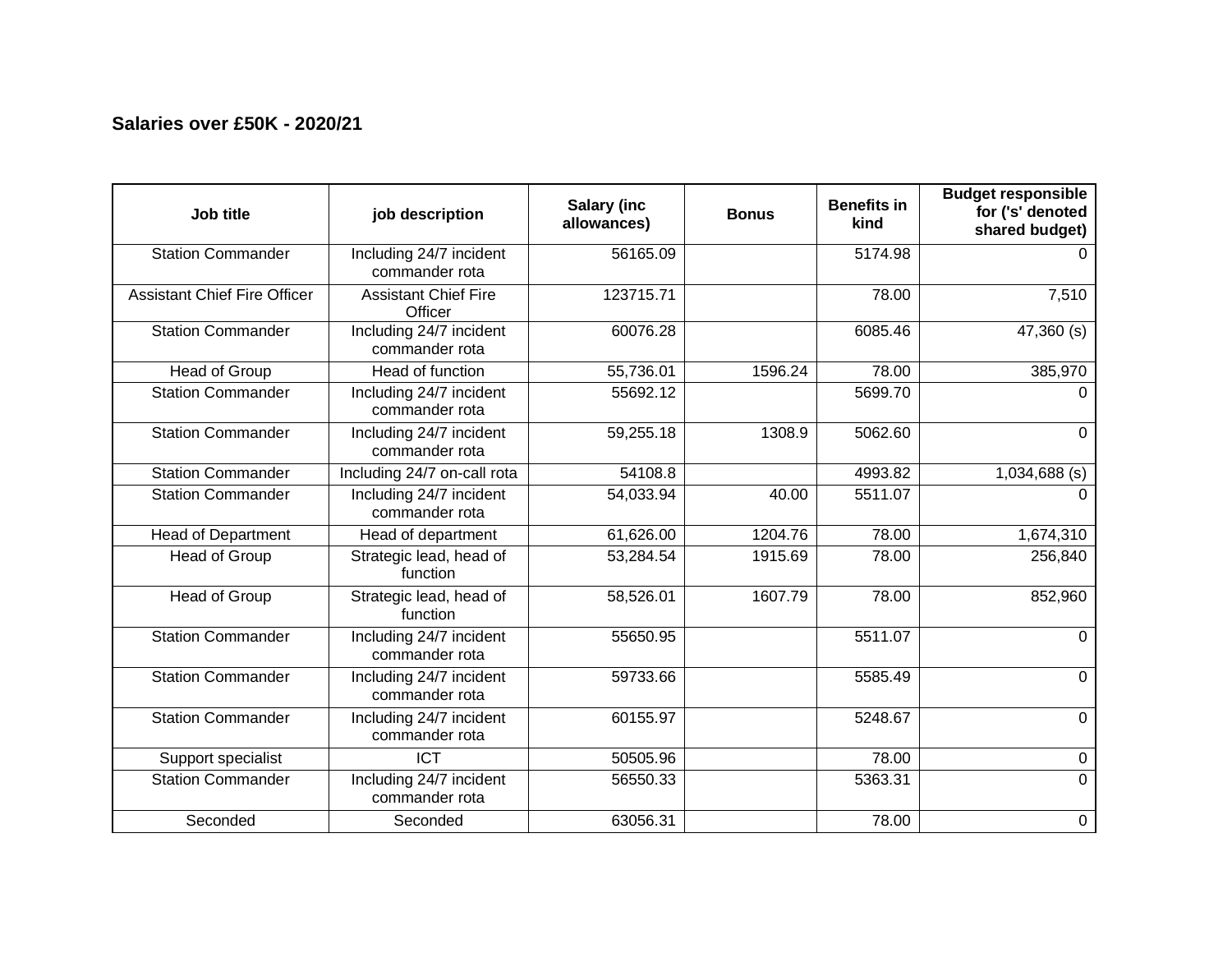| <b>Station Commander</b> | Including 24/7 on-call rota               | 54383.18  |         | 4539.13 | 1,034,688 (s)          |
|--------------------------|-------------------------------------------|-----------|---------|---------|------------------------|
| <b>Station Commander</b> | Including 24/7 incident<br>commander rota | 60,981.38 | 832.94  | 5540.15 | 274,830                |
| Station Commander        | Including 24/7 incident<br>commander rota | 62,671.86 | 768.45  | 1621.04 | $\Omega$               |
| <b>Station Commander</b> | Including 24/7 incident<br>commander rota | 60889.87  |         | 5506.15 | $\mathbf 0$            |
| Group Commander          | Including 24/7 duty officer<br>rota       | 67357.16  |         | 6019.27 | 47,360 (s)             |
| <b>Group Commander</b>   | Including 24/7 duty officer<br>rota       | 67,815.85 | 1427.89 | 5807.89 | 5,770                  |
| Group Commander          | Including 24/7 duty officer<br>rota       | 66,958.96 | 1427.89 | 5819.85 | 797,930 (s)            |
| <b>Station Commander</b> | Including 24/7 incident<br>commander rota | 56176.48  |         | 5511.07 | 0                      |
| Head of Group            | Strategic lead, head of<br>function       | 57,480.00 | 2222.16 | 78.00   | 435,510                |
| <b>Station Commander</b> | Including 24/7 incident<br>commander rota | 55874.8   |         | 5758.42 | $\mathbf 0$            |
| Area Commander           | Strategic lead for<br>operations          | 79,725.47 | 3075.1  | 5574.47 | 3,940                  |
| <b>Station Commander</b> | Including 24/7 incident<br>commander rota | 60107.33  |         | 5431.32 | $\overline{0}$         |
| Station Commander        | Including 24/7 incident<br>commander rota | 64089.93  |         | 5789.68 | $\overline{0}$         |
| Area Commander           | Strategic lead for<br>operational support | 80,031.12 | 3101.16 | 6439.61 | 520                    |
| <b>Station Commander</b> | Including 24/7 incident<br>commander rota | 56158.83  |         | 5760.01 | $\overline{0}$         |
| Group Commander          | Including 24/7 duty officer<br>rota       | 66,981.01 | 1427.89 | 5483.52 | 419,010                |
| Head of Group            | Strategic lead, head of<br>function       | 55,198.48 | 1632.78 | 78.00   | 256,690                |
| <b>Station Commander</b> | Including 24/7 on-call rota               | 53750.47  |         | 4772.93 | $\sqrt{1,034,688}$ (s) |